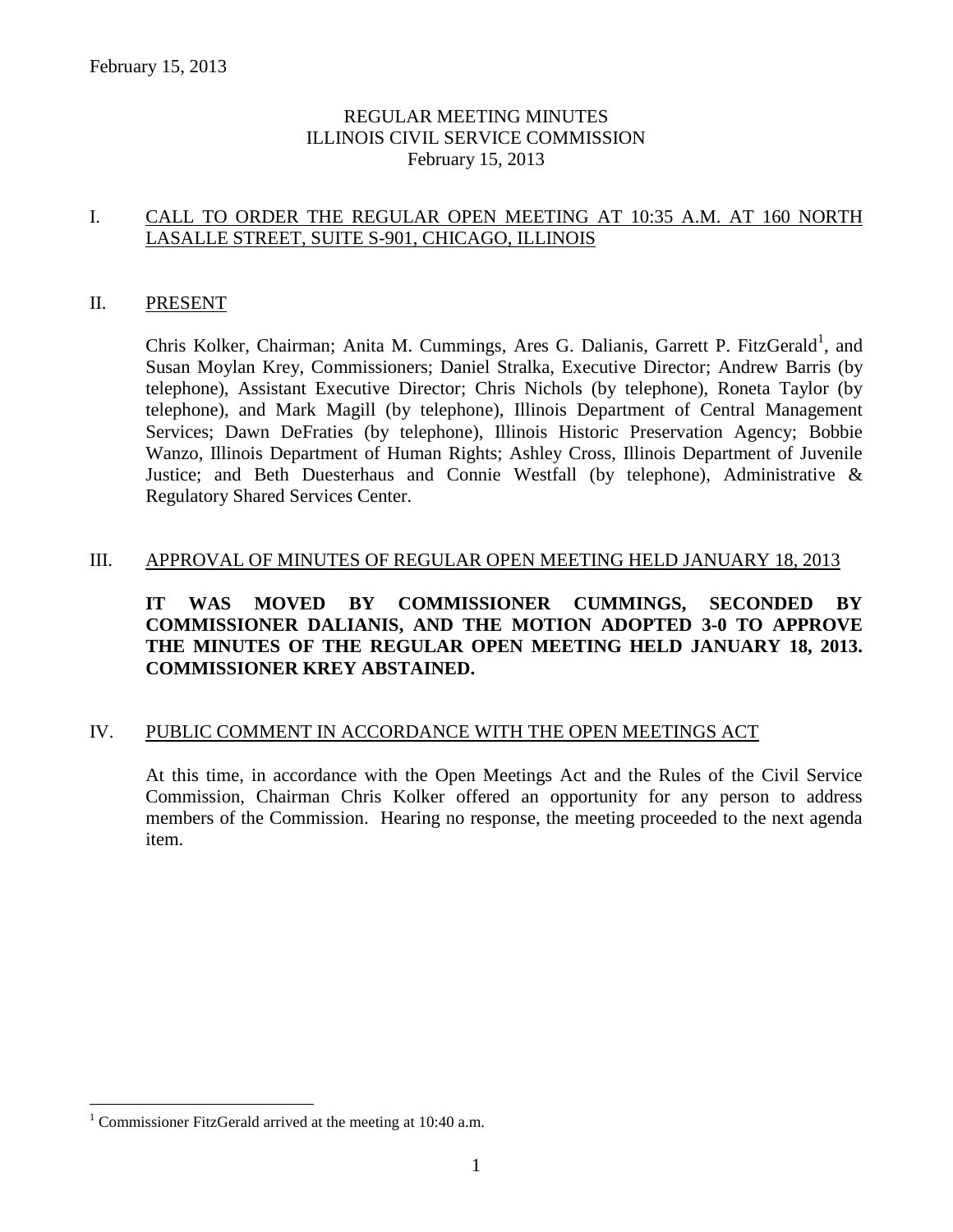#### $V<sub>1</sub>$ EXEMPTIONS UNDER SECTION 4d(3) OF THE PERSONNEL CODE

# A. Report on Exempt Positions from Illinois Dept. of Central Management Services

|               | Total     | Number of Exempt |
|---------------|-----------|------------------|
| <u>Agency</u> | Employees | Positions        |
|               |           |                  |
|               |           |                  |
|               |           |                  |
|               |           |                  |
|               |           |                  |
|               |           |                  |
|               |           |                  |
|               |           |                  |
|               |           |                  |
|               |           |                  |
|               |           |                  |
|               |           |                  |
|               |           |                  |
|               |           |                  |
|               |           |                  |
|               |           |                  |
|               |           |                  |
|               |           |                  |
|               |           |                  |
|               |           |                  |
|               |           |                  |
|               |           |                  |
|               |           |                  |
|               |           |                  |
|               |           |                  |
|               |           |                  |
|               |           |                  |
|               |           |                  |
|               |           |                  |
|               |           |                  |
|               |           |                  |
|               |           |                  |
|               |           |                  |
|               |           |                  |
|               |           |                  |
|               |           |                  |
|               |           |                  |
|               |           |                  |
|               |           |                  |
|               |           |                  |
|               |           |                  |
|               |           |                  |
|               |           |                  |
|               |           |                  |
|               |           |                  |
|               |           |                  |
|               |           |                  |
|               |           |                  |
|               |           |                  |
|               |           |                  |
|               |           |                  |
|               |           |                  |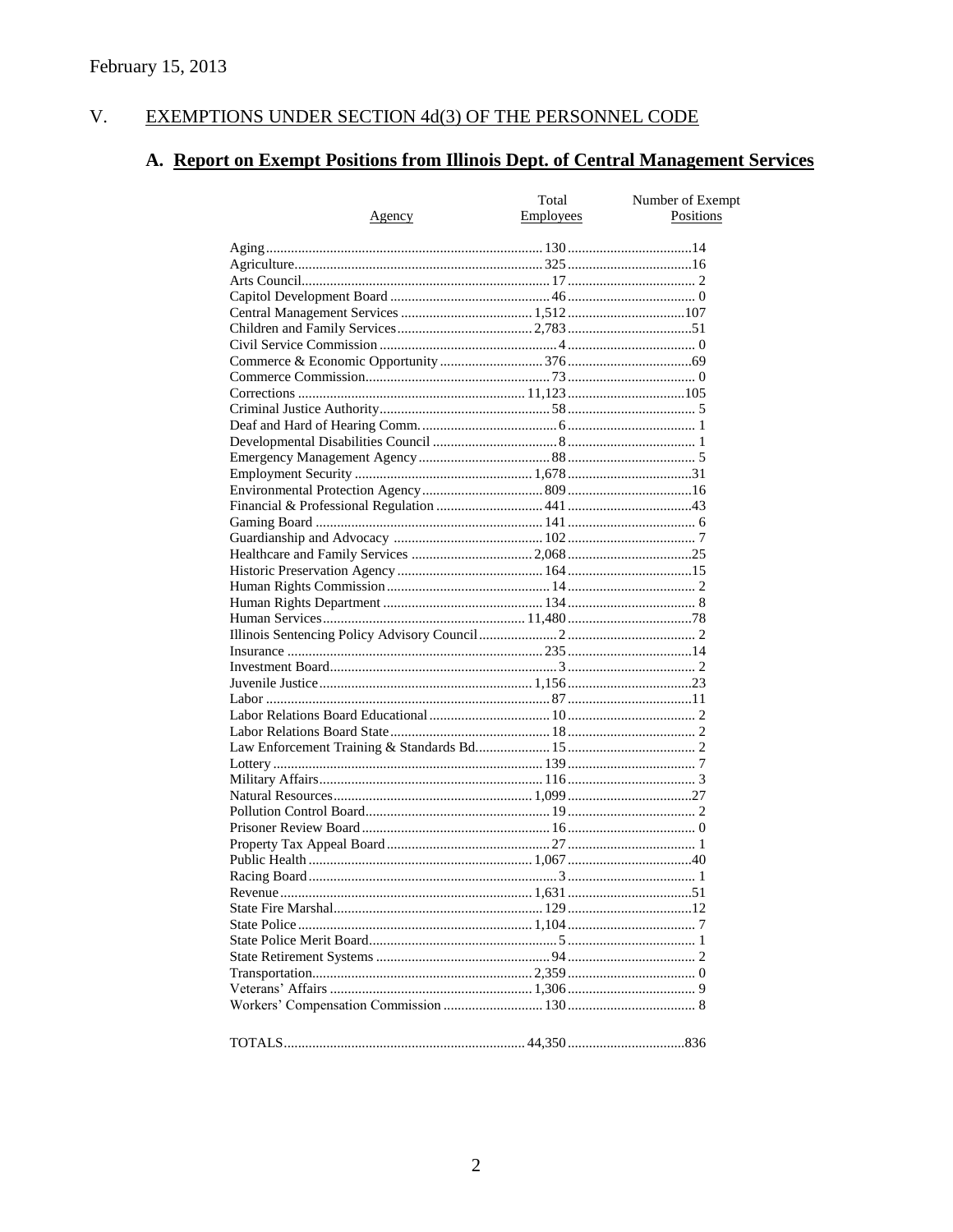#### **B. Governing Rule – Section 1.142 Jurisdiction B Exemptions**

- a) The Civil Service Commission shall exercise its judgment when determining whether a position qualifies for exemption from Jurisdiction B under Section 4d(3) of the Personnel Code. The Commission will consider any or all of the following factors inherent in the position and any other factors deemed relevant to the request for exemption:
	- 1) The amount and scope of principal policy making authority;
	- 2) The amount and scope of principal policy administering authority;
	- 3) The amount of independent authority to represent the agency, board or commission to individuals, legislators, organizations or other agencies relative to programmatic responsibilities;
	- 4) The capability to bind the agency, board or commission to a course of action;
	- 5) The nature of the program for which the position has principal policy responsibility;
	- 6) The placement of the position on the organizational chart of the agency, board or commission;
	- 7) The mission, size and geographical scope of the organizational entity or program within the agency, board or commission to which the position is allocated or detailed.
- b) The Commission may, upon its own action after 30 days notice to the Director of Central Management Services or upon the recommendation of the Director of the Department of Central Management Services, rescind the exemption of any position that no longer meets the requirements for exemption set forth in subsection (a). However, rescission of an exemption shall be approved after the Commission has determined that an adequate level of managerial control exists in exempt status that will insure responsive and accountable administrative control of the programs of the agency, board or commission.
- c) For all positions currently exempt by action of the Commission, the Director of Central Management Services shall inform the Commission promptly in writing of all changes in essential functions, reporting structure, working title, work location, position title, position number or specialized knowledge, skills, abilities, licensure or certification.
- d) Prior to granting an exemption from Jurisdiction B under Section 4d(3) of the Personnel Code, the Commission will notify the incumbent of the position, if any, of its proposed action. The incumbent may appear at the Commission meeting at which action is to be taken and present objections to the exemption request.

(Source: Amended at 34 Ill. Reg. 3485, effective March 3, 2010)

\* \* \*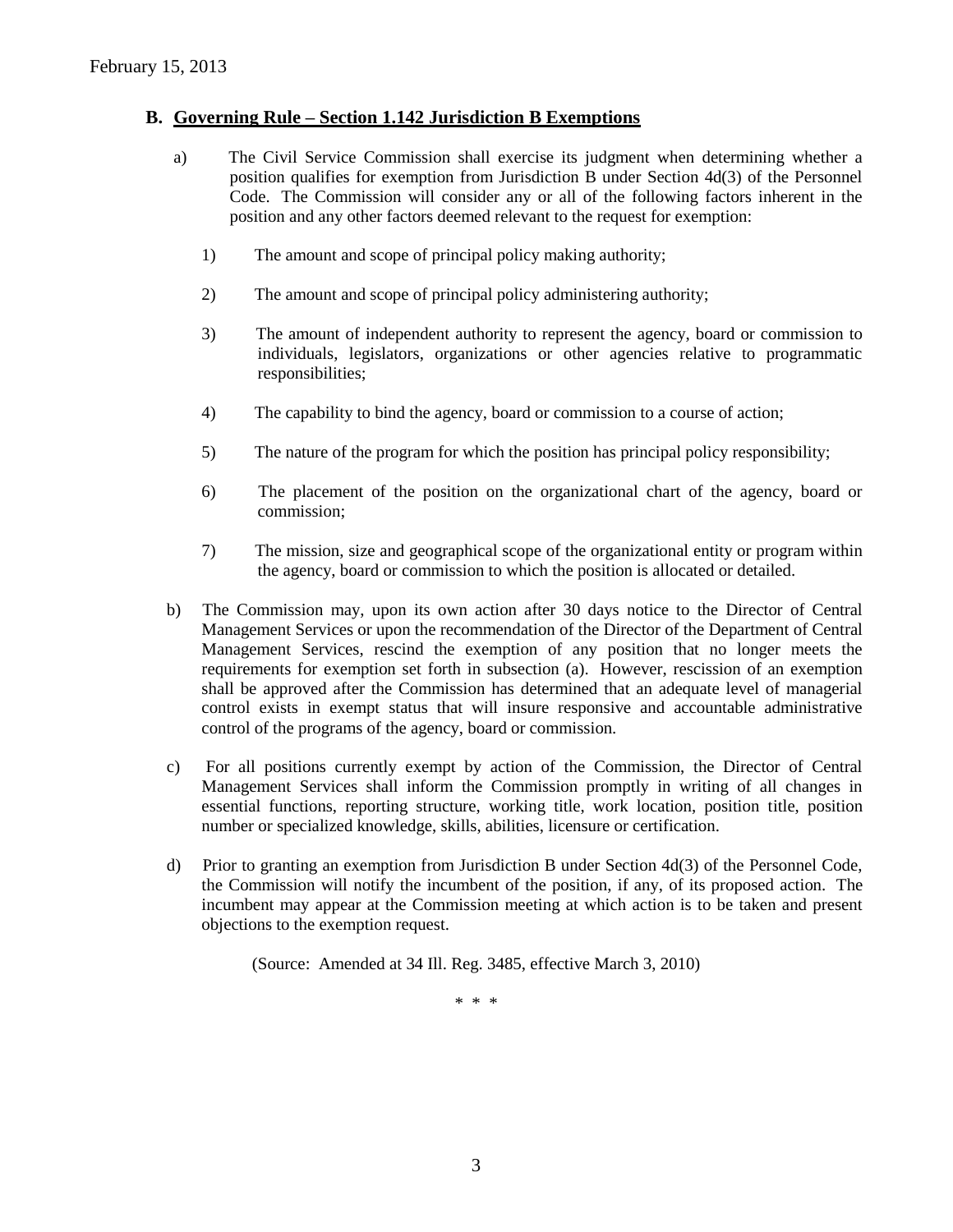## **C. Requests for 4d(3) Exemption**

Executive Director Daniel Stralka reported:

- As to Item C, this request is for the Chief Technology Officer at the Illinois Department of Employment Security, a position that reports to the Chief Information Officer who reports to the Director. Late yesterday, the agency requested that this request be continued again since they have recently implemented layoffs which precluded them from providing any additional information to Staff on this request. Chairman Kolker noted that this request has been continued for several months now and suggested denying the request to continue. He indicated the agency can resubmit when prepared to proceed. The rest of the Commissioners concurred with this approach.
- As to Item D, the agency has requested that this request be withdrawn.
- As to Item E, this request is for the Chief Fiscal Officer at the Department of Human Rights, a position that reports to the Director. This position has principal policy responsibility for all fiscal and budgetary matters, a function that has traditionally supported exemption. For that reason, Staff recommended approval of this request. Bobbie Wanzo, Deputy Director for the Department of Human Rights, added that this position served on the Executive Committee of the agency.
- As to Item F, this request is for a legislative liaison position at the Department of Insurance, a position that reports to the Legislative Director who reports to the Director. This position was previously granted a two-year term exemption back in March of 2011 because there was uncertainty whether it would be included in a collective bargaining unit, not because there was a concern over its function qualifying for exemption. It was subsequently excluded by the Labor Relations Board. For that reason, Staff recommended approval of this request.
- As to Item G, this request is for the Chief Legislative Liaison at the Department of Juvenile Justice, a position that reports to the Director. This is the only such position at the agency performing a function that has traditionally supported exemption. For these reasons, Staff recommended approval of this request. Ashley Cross, Chief of Staff for Juvenile Justice, confirmed that this is the only legislative liaison at the agency.
- As to Item H1, Executive Director Stralka noted that this was an agency-requested rescission which was inadvertently excluded from the Commission's November list of rescissions.
- As to Item H2, Executive Director Stralka explained that the agency has requested that this request be withdrawn after withdrawing its requested exemption for Item D. Staff had no objection to this request.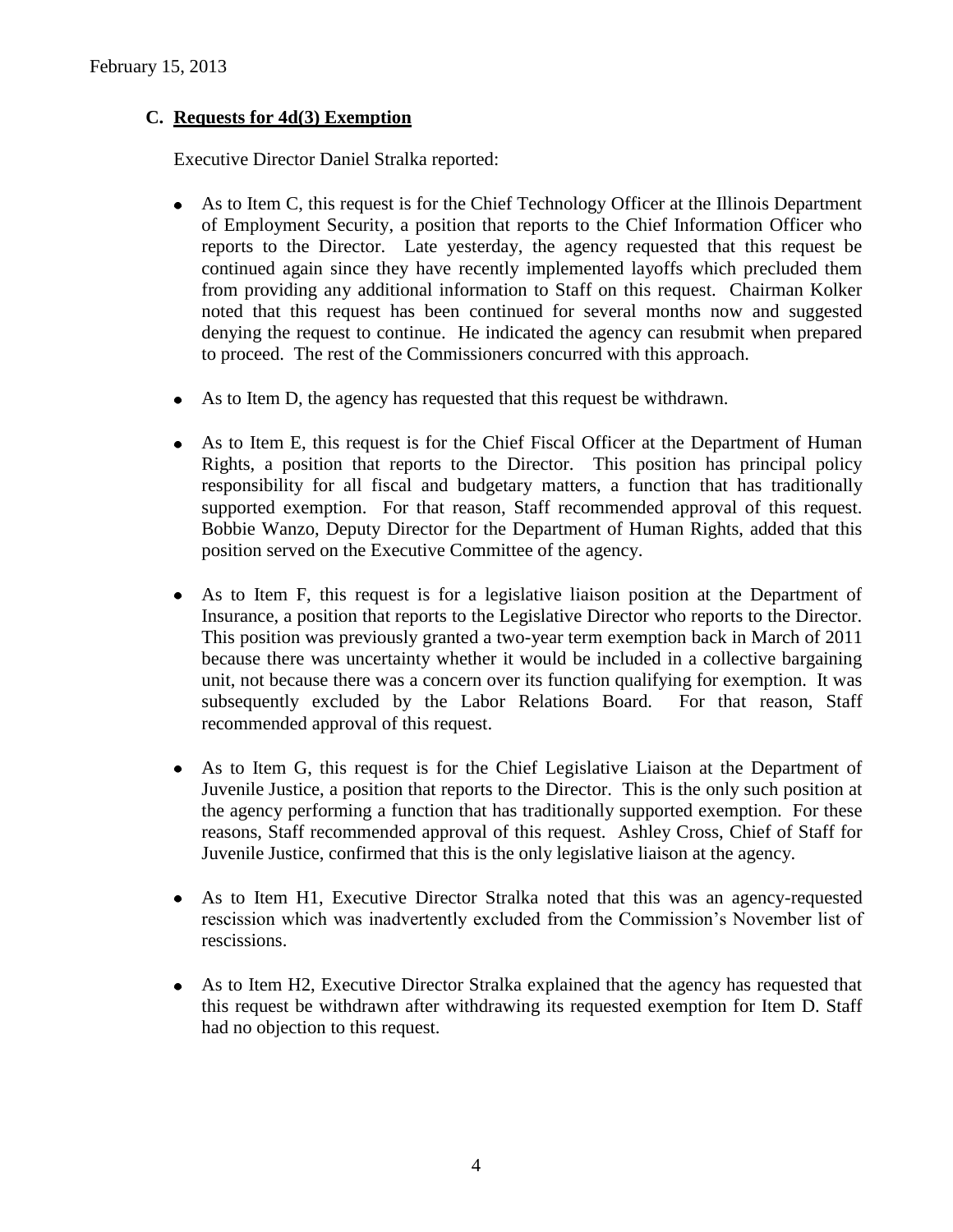## **IT WAS MOVED BY COMMISSIONER DALIANIS, SECONDED BY CHAIRMAN KOLKER, AND THE MOTION ADOPTED 4-0 TO GRANT THE REQUEST FOR 4D(3) EXEMPTION FOR THE FOLLOWING POSITIONS:**

- **E: Chief Fiscal Officer (Human Rights)**
- **F: Legislative Liaison (Insurance)**
- **G: Chief of Intergovernmental Relations (Juvenile Justice)**

### **IT WAS MOVED BY CHAIRMAN KOLKER, SECONDED BY COMMISSIONER KREY, AND THE MOTION ADOPTED 5-0 TO DENY THE REQUEST FOR 4D(3) EXEMPTION FOR THE FOLLOWING POSITION:**

**C: Chief Technology Officer (Employment Security)**

**IT WAS MOVED BY COMMISSIONER DALIANIS, SECONDED BY COMMISSIONER KREY, AND THE MOTION ADOPTED 5-0 TO ACCEPT THE WITHDRAWAL OF 4D(3) EXEMPTION REQUESTS FOR THE FOLLOWING POSITION:**

**D: Manager of Insurance Compliance Outreach Program (Workers' Compensation Commission)**

## **IT WAS MOVED BY COMMISSIONER DALIANIS, SECONDED BY COMMISSIONER KREY, AND THE MOTION ADOPTED 5-0 TO RESCIND THE EXEMPTION FOR THE FOLLOWING POSITION:**

**H1: Manager, Historic Sites (Historic Preservation)**

## **IT WAS MOVED BY COMMISSIONER DALIANIS, SECONDED BY COMMISSIONER KREY, AND THE MOTION ADOPTED 5-0 TO ACCEPT THE WITHDRAWAL OF THE REQUEST TO RESCIND THE EXEMPTION FOR THE FOLLOWING POSITION:**

**H2: Education and Research Manager (Workers' Compensation Comm.)**

#### **The following 4d(3) exemption requests were granted on February 15, 2013:**

| <b>Position Number</b>  | 40070-49-10-100-00-01               |
|-------------------------|-------------------------------------|
| Position Title          | Senior Public Service Administrator |
| Bureau/Division         | Administration                      |
| <b>Functional Title</b> | <b>Chief Fiscal Officer</b>         |
| Incumbent               | Lynne Turner                        |
| Supervisor              | Director                            |
| Location                | <b>Cook County</b>                  |

#### **E. Illinois Department of Human Rights**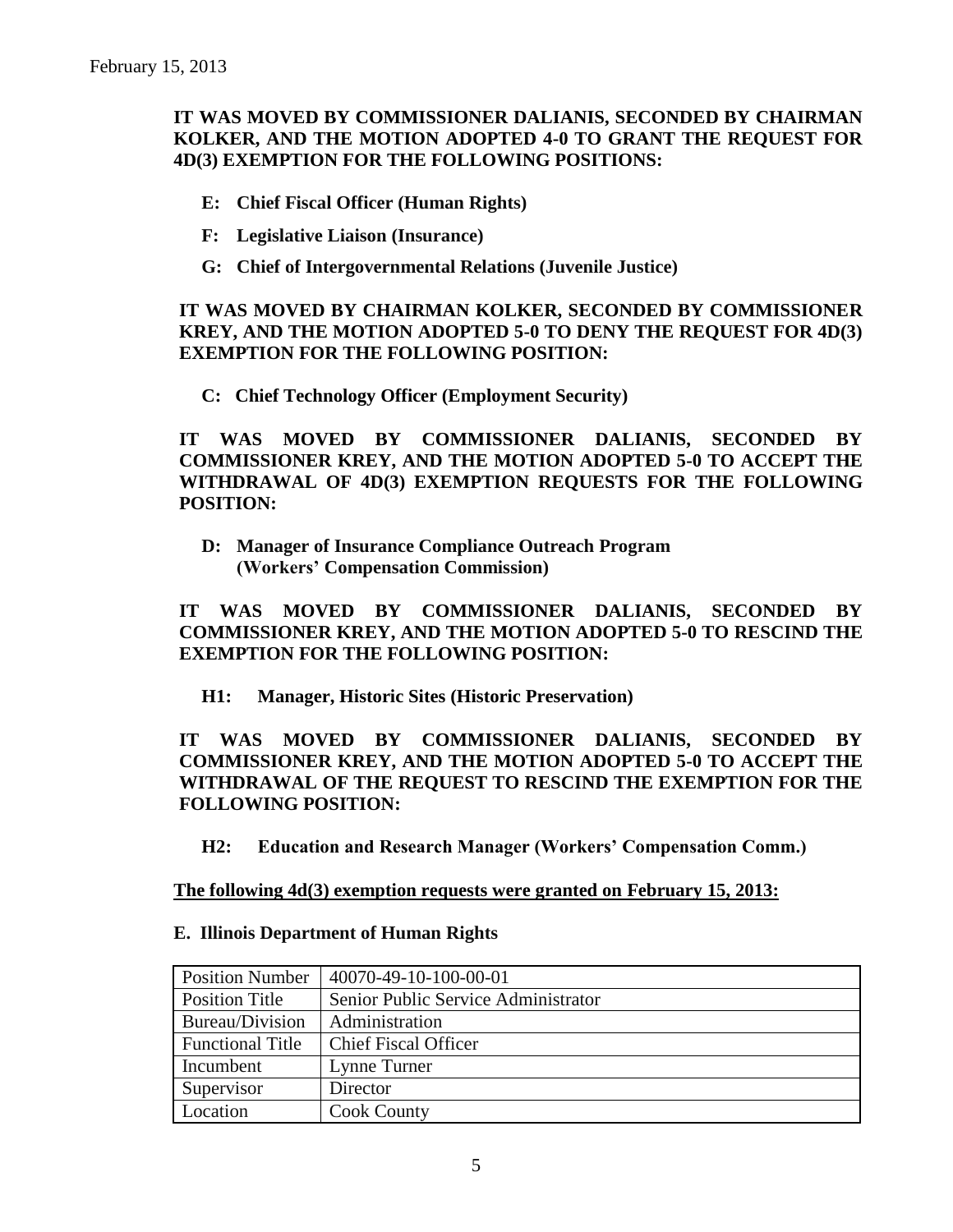| <b>Position Number</b>  | $37015 - 14 - 02 - 110 - 00 - 01^2$              |
|-------------------------|--------------------------------------------------|
| Position Title          | <b>Public Service Administrator</b>              |
| Bureau/Division         | Legislative Affairs                              |
| <b>Functional Title</b> | Legislative Liaison                              |
| Incumbent               | Laura Jaskierski                                 |
| Supervisor              | Legislative Director who reports to the Director |
| Location                | <b>Cook County</b>                               |

## **F. Illinois Department of Insurance**

## **G. Illinois Department of Juvenile Justice**

| <b>Position Number</b>  | 40070-27-00-001-00-02                      |
|-------------------------|--------------------------------------------|
| <b>Position Title</b>   | Senior Public Service Administrator        |
| Bureau/Division         | Director's Office                          |
| <b>Functional Title</b> | Chief of Intergovernmental Relations       |
| Incumbent               | Vacant                                     |
| Supervisor              | Chief of Staff who reports to the Director |
| Location                | <b>Sangamon County</b>                     |

## **The following 4d(3) exemption request was denied on February 15, 2013:**

### **C. Illinois Department of Employment Security**

| <b>Position Number</b>  | 40070-44-30-500-00-01                                 |
|-------------------------|-------------------------------------------------------|
| <b>Position Title</b>   | Senior Public Service Administrator                   |
| Bureau/Division         | <b>Information Services Bureau</b>                    |
| <b>Functional Title</b> | <b>Chief Technology Officer</b>                       |
| Incumbent               | Vacant                                                |
| Supervisor              | Chief Information Officer who reports to the Director |
| Location                | <b>Cook County</b>                                    |

## **The following 4d(3) exemption request was withdrawn on February 15, 2013:**

## **D. Illinois Workers' Compensation Commission**

| <b>Position Number</b>  | 40070-50-37-011-00-02                                    |
|-------------------------|----------------------------------------------------------|
| Position Title          | Senior Public Service Administrator                      |
| Bureau/Division         | <b>Insurance Compliance</b>                              |
| <b>Functional Title</b> | Manager of Insurance Compliance Outreach Program         |
| Incumbent               | Vacant                                                   |
| Supervisor              | Insurance Compliance Manager who reports to the Chairman |
| Location                | <b>Cook County</b>                                       |

 $\overline{a}$  $2^2$  This position was granted exemption for a period of two years, expiring March 15, 2013.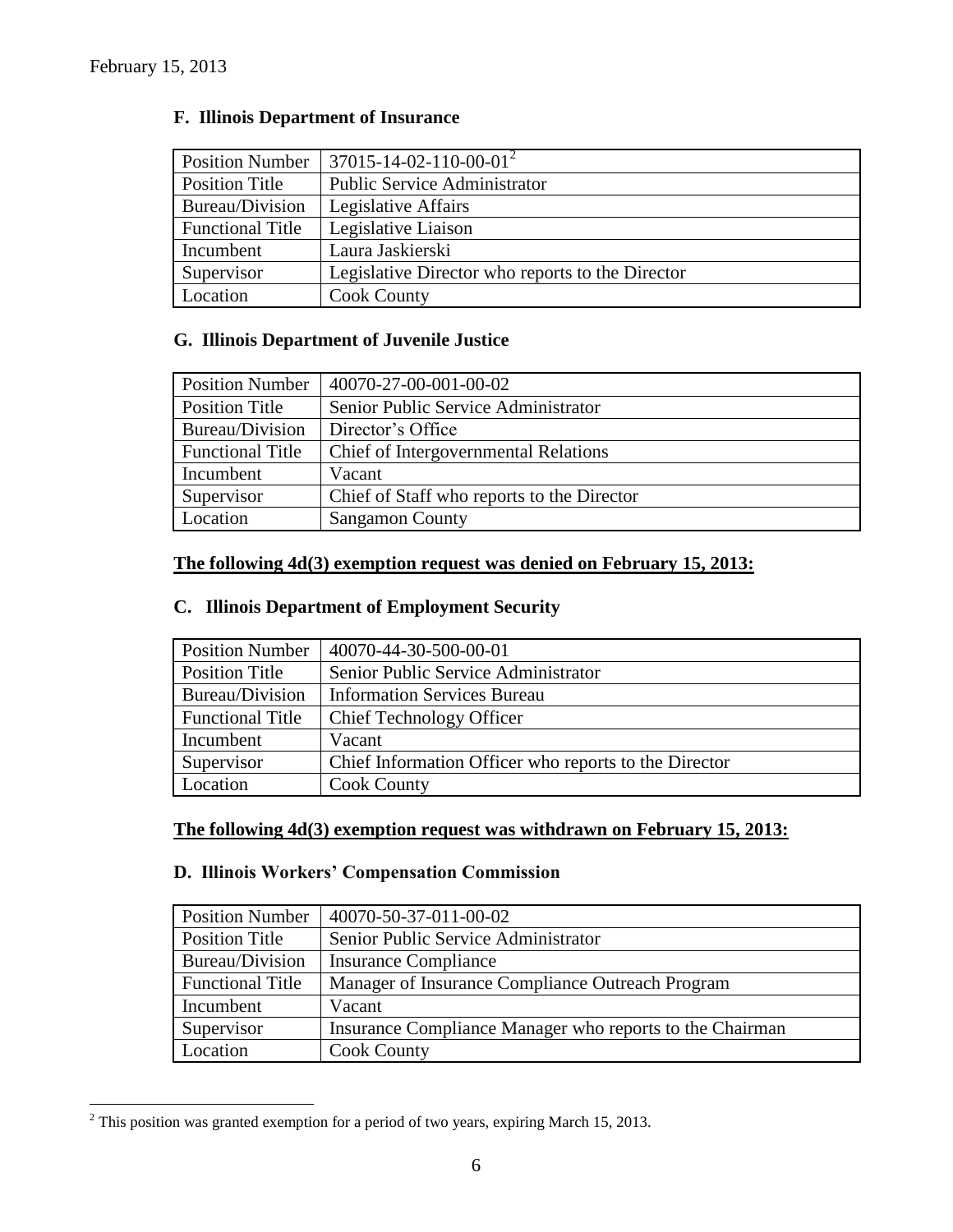## **The exemption was rescinded on February 15, 2013 for the following position:**

| <b>Item</b> | Agency                                                                     | <b>Position Number</b> | <b>Functional Title</b> |
|-------------|----------------------------------------------------------------------------|------------------------|-------------------------|
|             | Historic Preservation Agency 40070-48-20-000-00-01 Manager, Historic Sites |                        |                         |

## **The request for rescission of exemption was withdrawn on February 15, 2013 for the following position:**

| Item | Agency | <b>Position Number</b> | <b>Functional Title</b>                                                         |  |
|------|--------|------------------------|---------------------------------------------------------------------------------|--|
|      |        |                        | H2  Workers' Compensation   40070-50-37-040-00-01   Education and Research Mgr. |  |

### VI. CLASS SPECIFICATIONS

The following class titles were submitted for revision by the Director of the Illinois Department of Central Management Services:

- Chemist 1  $\bullet$
- Chemist 2
- Chemist 3
- Clinical Laboratory Technologist Trainee
- Clinical Laboratory Technologist 1
- Clinical Laboratory Technologist 2

Assistant Executive Director Barris inquired from Ben Fokum, Illinois Department of Central Management Services Technical Services, as to the specific difference between the two series since they both seemed to deal with experiments in a laboratory setting. Ben Fokum explained that the Chemist series focused on conducting tests on the composition of substances while the Clinical Laboratory Technologist series focused on interpreting the results of tests. Assistant Executive Director Barris explained to the Commissioners that the revisions were agreed to by the collective bargaining unit and that no changes in salary would result in the revisions.

## **IT WAS MOVED BY COMMISSIONER DALIANIS, SECONDED BY CHAIRMAN KOLKER, AND THE MOTION ADOPTED 5-0 TO APPROVE THE REVISION OF THE FOLLOWING CLASS TITLES TO BE EFFECTIVE MARCH 1, 2013:**

**Clinical Laboratory Technologist Trainee Clinical Laboratory Technologist 1 Clinical Laboratory Technologist 2**

**Chemist 1 Chemist 2 Chemist 3**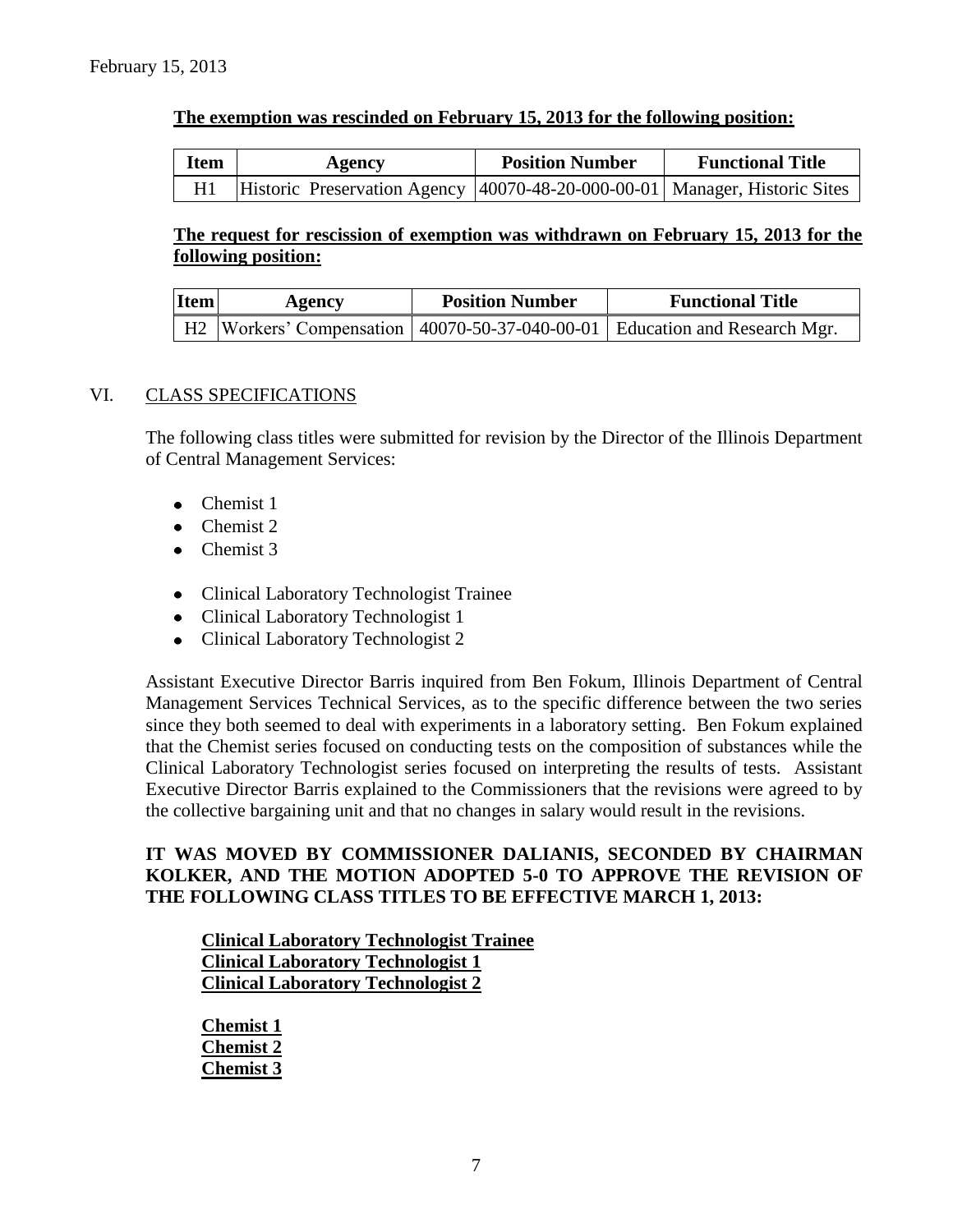**IT WAS MOVED BY COMMISSIONER DALIANIS, SECONDED BY CHAIRMAN KOLKER, AND THE MOTION ADOPTED 5-0 TO DISAPPROVE ANY CLASS SPECIFICATIONS RECEIVED BY THE COMMISSION NOT CONTAINED IN THIS REPORT TO ALLOW ADEQUATE STUDY.** 

#### VII. MOTION TO CLOSE A PORTION OF THE MEETING

**IT WAS MOVED BY CHAIRMAN KOLKER, SECONDED BY COMMISSIONER DALIANIS, AND BY ROLL CALL VOTE THE MOTION ADOPTED 5-0 TO CLOSE A PORTION OF THE MEETING PURSUANT TO SUBSECTIONS 2(c)(1), 2(c)(4), 2(c)(5), AND 2(c)(11) OF THE OPEN MEETINGS ACT.**

| <b>KOLKER</b>   | YES | <b>CUMMINGS</b>       | <b>YES</b> |
|-----------------|-----|-----------------------|------------|
| <b>DALIANIS</b> | YES | <b>FITZGERALD YES</b> |            |
| <b>KREY</b>     | YES |                       |            |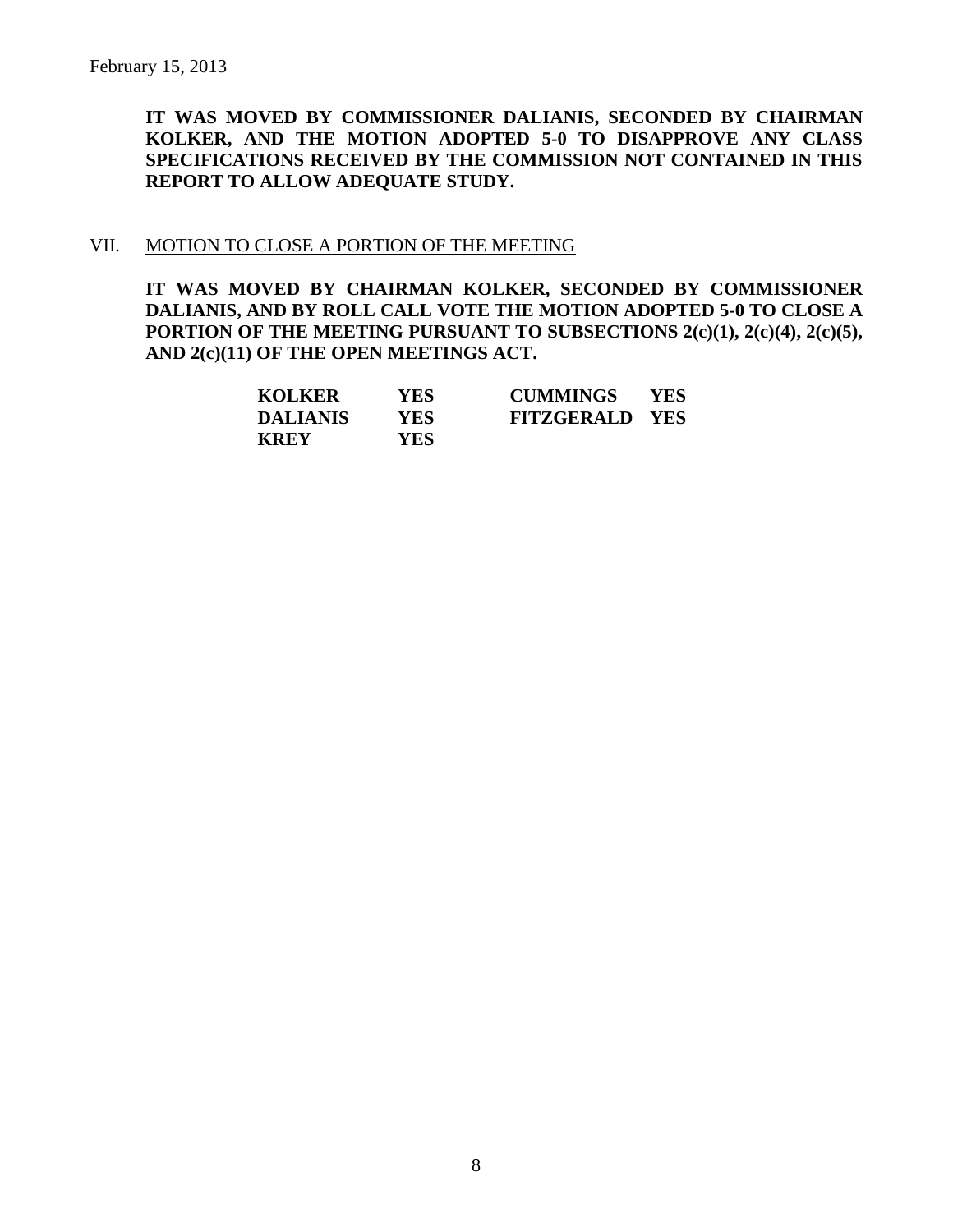#### VIII. RECONVENE THE OPEN MEETING

Upon due and proper notice the regular open meeting of the Illinois Civil Service Commission was reconvened at 160 North LaSalle Street, Suite S-901, Chicago, Illinois at 10:55 a.m.

#### PRESENT

Chris Kolker, Chairman; Anita M. Cummings, Ares G. Dalianis, Garrett P. FitzGerald, and Susan Moylan Krey, Commissioners; Daniel Stralka, Executive Director; and Andrew Barris, Assistant Executive Director (by telephone).

#### IX. NON-MERIT APPOINTMENT REPORT

The Personnel Code permits non-merit appointments for a limited period of time, i.e., emergency appointments shall not exceed 60 days and shall not be renewed, and positions shall not be filled on a temporary or provisional basis for more than six months out of any twelve-month period. Consecutive non-merit appointments are not violative of the Code; however, they do present a possible evasion of merit principles and should be monitored. Set forth below is the number of consecutive non-merit appointments made by each department. These statistics are from the Illinois Department of Central Management Services' Consecutive Non-Merit Report.

| Agency                                | 12/31/12       | 1/31/13               | 1/31/12 |
|---------------------------------------|----------------|-----------------------|---------|
| Aging                                 |                | 0                     |         |
| <b>Central Management Services</b>    |                | 0                     |         |
| <b>Children and Family Services</b>   |                | 3                     |         |
| <b>Employment Security</b>            |                |                       |         |
| <b>Healthcare and Family Services</b> | 5              | $\mathfrak{D}$        | っ       |
| <b>Historic Preservation Agency</b>   |                | N                     |         |
| <b>Human Services</b>                 |                |                       |         |
| Insurance                             |                |                       |         |
| <b>Natural Resources</b>              | 3              | 4                     |         |
| Revenue                               | $\mathfrak{D}$ |                       |         |
| <b>State Fire Marshal</b>             |                | 0                     |         |
| <b>State Police Merit Board</b>       |                |                       |         |
| Transportation                        |                | 4                     |         |
| Veterans' Affairs                     |                | $\mathcal{D}_{\cdot}$ |         |
| Totals                                | 18             | 24                    | 28      |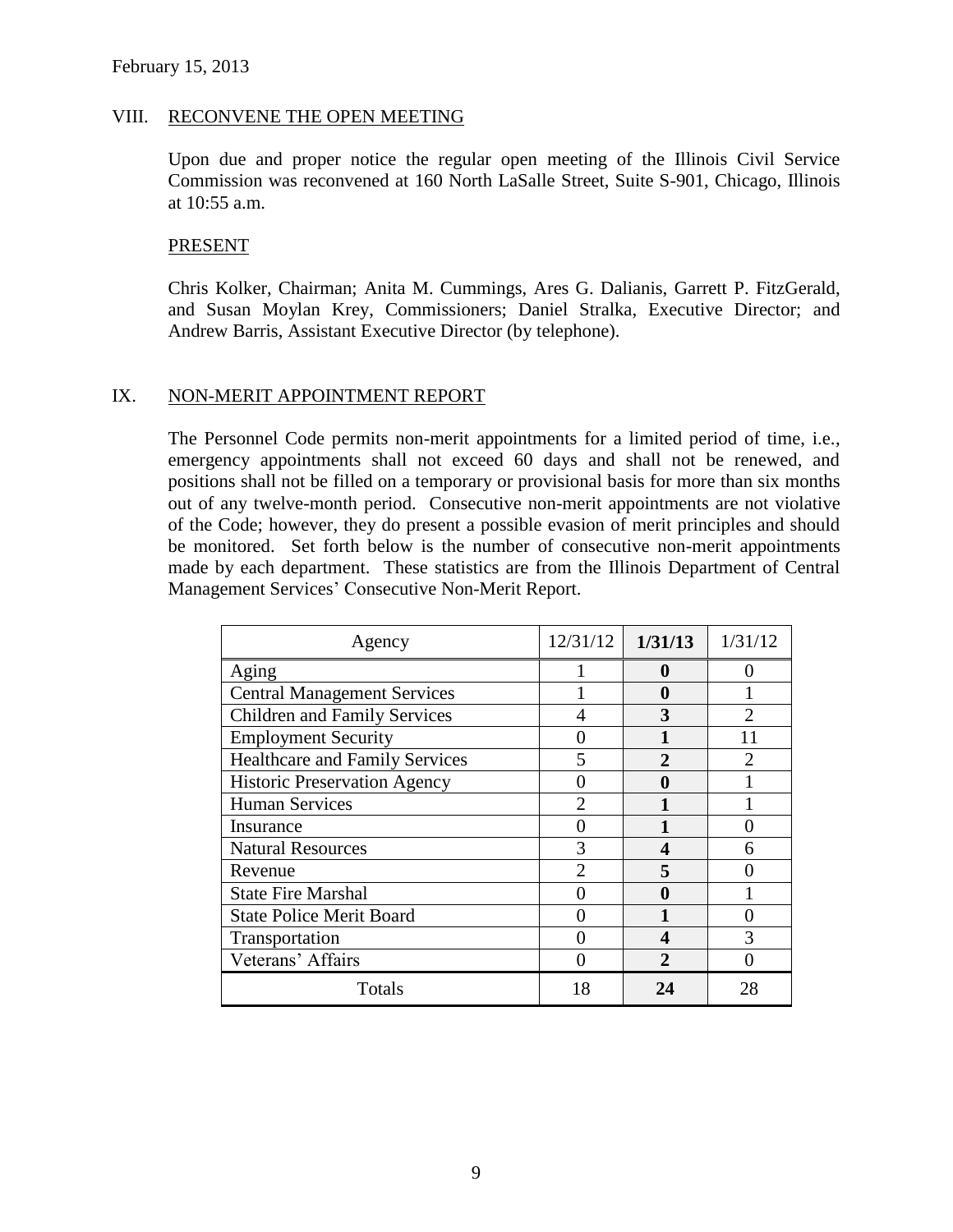## X. INTERLOCUTORY APPEAL

#### **S-12-13**

| Employee | <b>Marie Dismukes</b> | Appeal Date          | 09/13/12                           |
|----------|-----------------------|----------------------|------------------------------------|
| Agency   | Juvenile Justice      | <b>Decision Date</b> | 02/01/13                           |
| Type     | Suspension            | ALJ                  | Daniel Stralka                     |
| Issue(s) | Agency rescinded the  | <b>Proposal for</b>  | <b>Grant the Motion to Dismiss</b> |
|          | suspension            | Decision             | for no jurisdiction.               |

**IT WAS MOVED BY COMMISSIONER DALIANIS, SECONDED BY COMMISSIONER FITZGERALD, AND BY ROLL CALL VOTE OF 5-0 THE MOTION ADOPTED TO AFFIRM AND ADOPT THE ADMINISTRATIVE LAW JUDGE'S PROPOSAL FOR DECISION THAT THE WITHDRAWAL OF HER DISCIPLINARY SUSPENSION RESULTED IN DISMUKES NOT BEING SUSPENDED FOR MORE THAN 30 DAYS IN ANY 12 MONTH PERIOD, AND THEREFORE, THE COMMISSION HAS NO JURISDICTION OVER THIS MATTER, RESULTING IN THE DISMISSAL OF HER APPEAL.**

| <b>KOLKER</b>   | YES. | <b>CUMMINGS</b>       | <b>YES</b> |
|-----------------|------|-----------------------|------------|
| <b>DALIANIS</b> | YES. | <b>FITZGERALD YES</b> |            |
| <b>KREY</b>     | YES. |                       |            |

#### XI. PUBLICLY ANNOUNCED DECISIONS RESULTING FROM APPEALS

#### **DA-11-13**

| Employee              | Mark Bacarella | Appeal Date                               | 09/10/12 |
|-----------------------|----------------|-------------------------------------------|----------|
| Agency                | Transportation | Decision Date                             | 02/01/13 |
| Appeal Type Discharge |                | Proposal for Decision   Discharge upheld. |          |
| ALJ                   | Daniel Stralka |                                           |          |

**IT WAS MOVED BY COMMISSIONER CUMMINGS, SECONDED BY COMMISSIONER KREY, AND BY ROLL CALL VOTE OF 5-0 THE MOTION ADOPTED TO REVERSE THE ADMINISTRATIVE LAW JUDGE'S PROPOSAL FOR DECISION TO UPHOLD THE DISCHARGE. IT IS HEREBY DETERMINED THAT THE WRITTEN CHARGES FOR DISCHARGE HAVE NOT BEEN PROVEN BY A PREPONDERANCE OF THE EVIDENCE. THE TESTIMONY BY BACARELLA THAT HE SUFFERED FROM ANXIETY WAS SUBSTANTIATED BY HIS PHYSICIAN AND THE MEDICAL REVIEW OFFICER; THAT HE WAS ON SERTRALINE WHICH COULD CAUSE SHY BLADDER AS HIS PHYSICIAN INDICATED, AND HIS PHYSICIAN THAT HE HAS HAD PATIENTS WHO WERE ON SERTRALINE AND SUFFERED FROM SHY BLADDER WAS SUFFICIENT TO REBUT THE FINDING BY A PREPONDERANCE OF THE EVIDENCE THAT BACARELLA WAS NOT SUFFERING FROM SHY BLADDER. THIS FINDING THAT BACARELLA**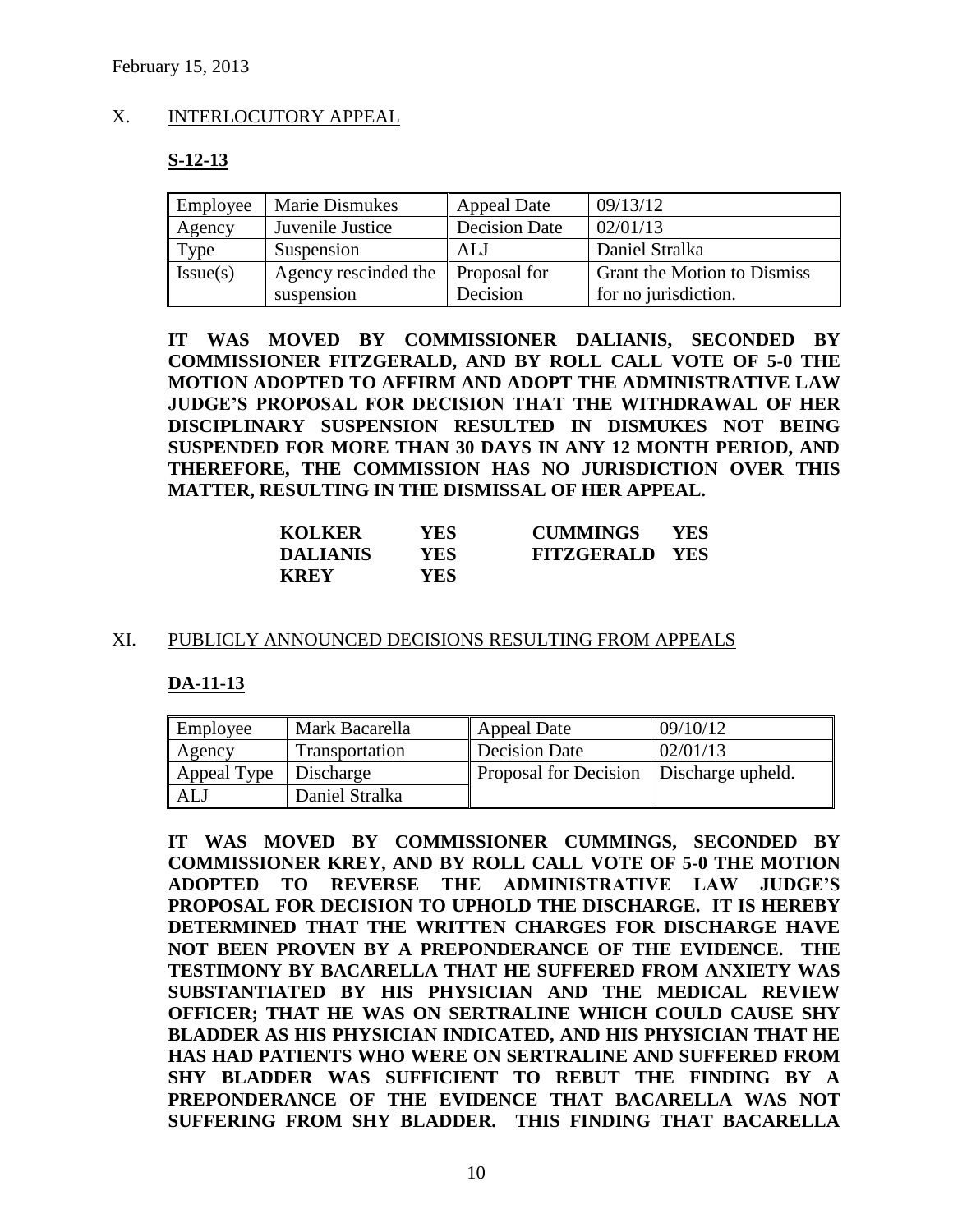**WAS SUFFERING FROM SHY BLADDER IS THE EQUIVALENT OF BACARELLA HAVING A MEDICAL CONDITION THAT PRECLUDES COLLECTION OF ENOUGH URINE. THEREFORE, BACARELLA DID NOT HAVE A POSITIVE DRUG TEST RESULT ON JUNE 26, 2012.** 

| <b>KOLKER</b>   | YES  | <b>CUMMINGS</b>       | YES. |
|-----------------|------|-----------------------|------|
| <b>DALIANIS</b> | YES  | <b>FITZGERALD YES</b> |      |
| <b>KREY</b>     | YES. |                       |      |

#### **DR-10-13**

| Petitioner | <b>Healthcare and Family</b> | <b>Appeal Date</b>   | 09/07/12                |
|------------|------------------------------|----------------------|-------------------------|
|            | <b>Services</b>              | <b>Decision Date</b> | 01/14/13                |
| Type       | <b>Declaratory Ruling</b>    | ALJ                  | <b>Andrew Barris</b>    |
| Ruling     | Interpretation of final      | <b>Proposal for</b>  | Sarah Sullivan's salary |
| Requested  | decision of the Commission   | Decision             | should be \$4,388 as of |
|            | in RV-49-11                  |                      | July 16, 2010           |

**IT WAS MOVED BY COMMISSIONER FITZGERALD, SECONDED BY COMMISSIONER DALIANIS, AND BY ROLL CALL VOTE OF 5-0 THE MOTION ADOPTED TO AFFIRM AND ADOPT THE ADMINISTRATIVE LAW JUDGE'S PROPOSAL FOR DECISION THAT THE INTERPRETATION OF THE FINAL DECISION OF THE COMMISSION IN RV-49-11 IS THAT SARAH SULLIVAN'S SALARY SHOULD BE \$4,388 AS OF JULY 16, 2010.** 

| <b>KOLKER</b>   | YES. | <b>CUMMINGS</b>       | <b>YES</b> |
|-----------------|------|-----------------------|------------|
| <b>DALIANIS</b> | YES. | <b>FITZGERALD YES</b> |            |
| <b>KREY</b>     | YES. |                       |            |

#### XII. STAFF REPORT

Executive Director Daniel Stralka reported:

• The General Assembly passed SB1556 which the Governor is expected to sign. By allowing the Governor to exclude up to 3580 positions from collective bargaining units, this has the potential of eliminating the issue of principal policy exempt positions in bargaining units. In addition, it is anticipated that it will add up to 1000 State positions to the merit comp rolls so that their sole avenue to contest select employment actions will be through the Civil Service Commission. Staff will continue to monitor the impact of this legislation. Commissioner Krey suggested moving up the timeframes for mailing of proposals for decision if the workload increases due to the impact of this bill. After additional discussion in which all the Commissioners participated, it was agreed to monitor the workload before making any changes.